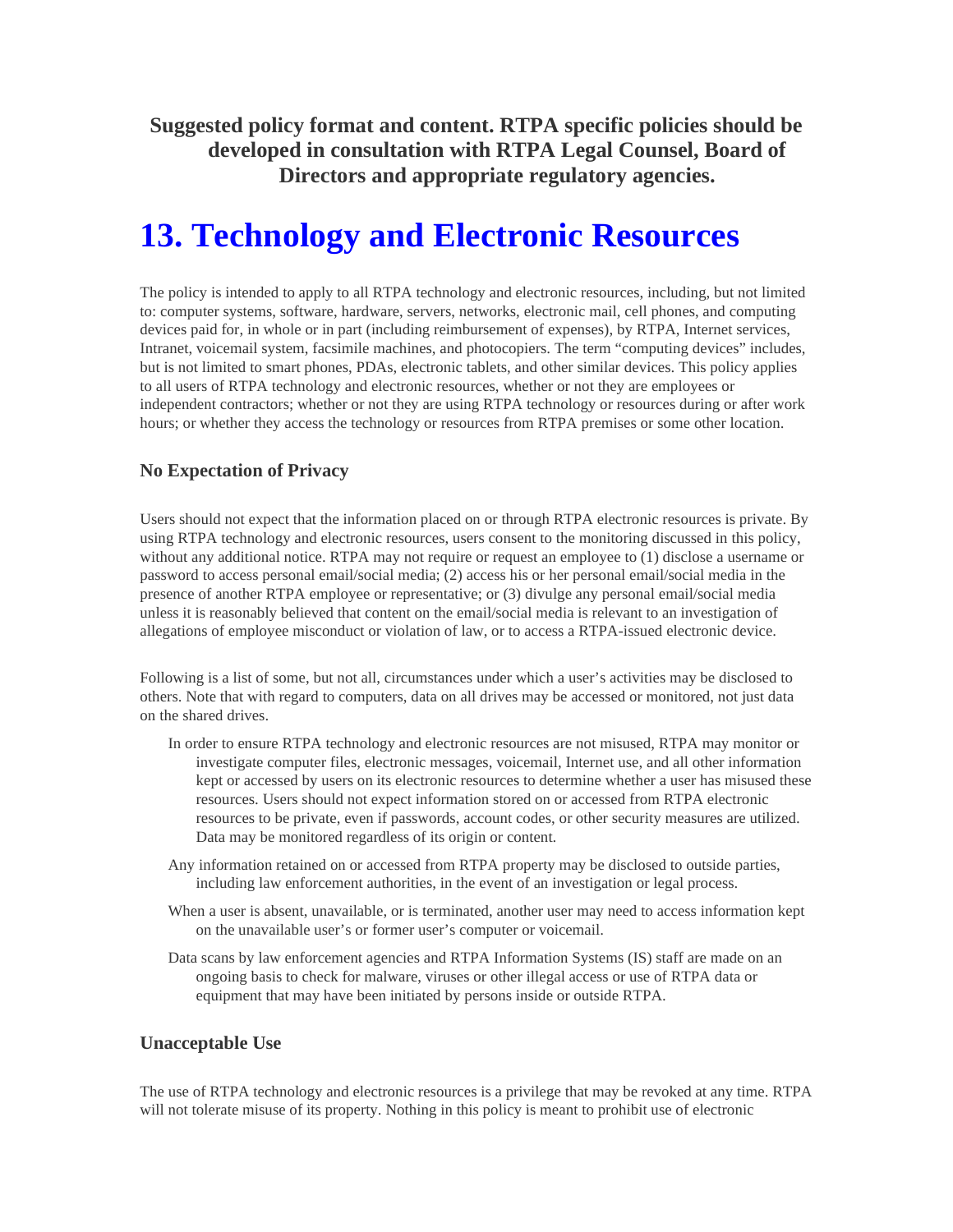resources for labor activities or First Amendment speech permitted by law. Conduct that may result in discipline includes, but is not limited to:

Damage, theft, duplication, or unauthorized alteration of hardware or software.

- Placement of unlawful information, computer viruses, or harmful programs on or through an electronic resource.
- Obtaining, downloading, viewing, or otherwise gaining access to materials which may be deemed unlawful, harmful, abusive, obscene, pornographic, descriptive of destructive devices, or which are harmful matter as defined in California Penal Code Section 313(a), or which are otherwise objectionable under current RTPA policies or applicable laws.
- Violation of the federal Communications Decency Act or any other federal or state law applicable to computer and/or telecommunications systems.
- Use of RTPA electronic resources for personal gain, commercial purpose, or political or religious activity.
- Use of RTPA electronic resources to unlawfully harass other persons. Examples: Display or transmission of messages containing ethnic slurs, racial comments, off-color jokes, cartoons with sexual content, or anything that may conflict with the RTPA policy of providing a workplace sensitive to diversity and free of discrimination, harassment, and disrespect.
- Unauthorized use, review, duplication, dissemination, removal, damage, or alteration of files, passwords, computer systems, or programs, or other property of RTPA, a business, or any governmental agency to conduct improper activities, including but not limited to "hacking."
- Use of copyrighted, trademarked, or patented data, software or other materials without peMSDssion from the owner, including, but not limited to, use of data downloaded from the Internet and the creation or maintenance of archival copies of materials obtained through the Internet, unless such materials are in the public domain. This includes use of RTPA owned logos or trademarks without approval from the Executive Director.
- Placing RTPA's confidential, sensitive, or proprietary information in electronic messages or on the Internet.
- Creating or utilizing chain letters, chat rooms, or other Multiple User Dimensions ("MUDs"), with the exception of those bulletin boards or electronic mail groups that may be used for specific workrelated communications.
- Use of social networking sites such as Facebook, Twitter, or Linked-In, or other Internet blogging sites during work hours for non-RTPA business is forbidden if the time taken to do so or the content of the posting could be disruptive to RTPA business. Use of social networking sites for RTPA business is permitted.
- Posting information on the Internet or in electronic mail or electronic mail attachments that does not reflect the standards and policies of RTPA. Employees are expected to be respectful of RTPA, its employees, member agencies, and the public. If an employee represents himself or herself on the Internet as a RTPA employee, he/she is expected to ensure the page content complies with professional standards of conduct. Employees are prohibited from accessing, posting, or placing any content using RTPA property that associates RTPA with illegal, unethical, or unprofessional activity.
- Establishing Internet or other external network connections that could allow unauthorized persons to gain access to RTPA systems and information. These connections include, but are not limited to, the establishment of hosts with public modem dial-ins, World Wide Web home pages, File Transfer Protocol sites, and peer-to-peer networking (file-sharing) nodes.

Downloading data or visiting websites that are likely to contain computer viruses or other malware.